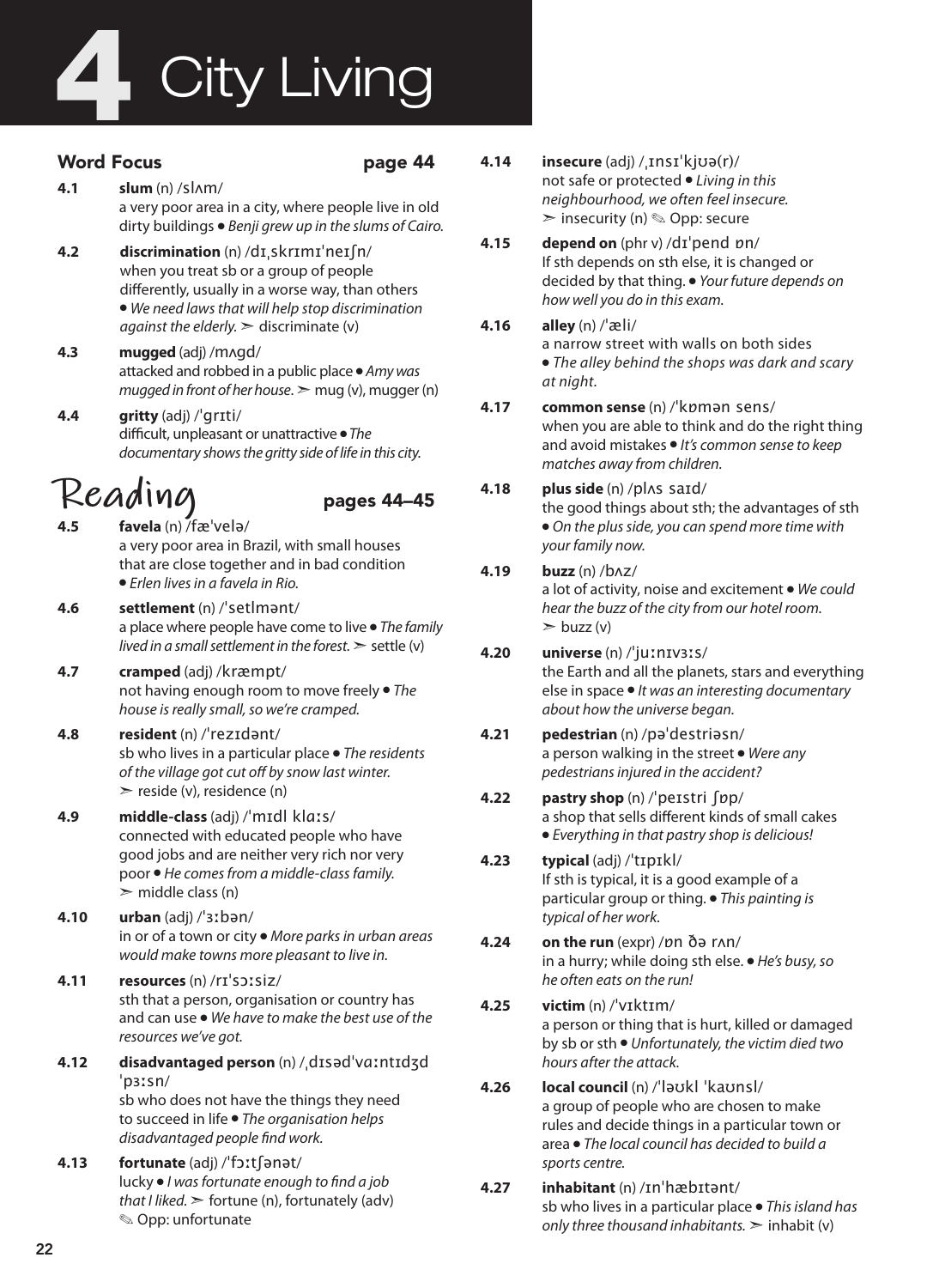- **VoCADULARY** page 46<br>4.28 flatmate (n) /'flætmeɪt/ **4.28 flatmate** (n) /ˈflætmeɪt/ sb who shares a flat with you ● *I share a flat with a flatmate, so we pay half the rent each.* **4.29 landlord** (n) /ˈlændlɔːd/ a man who rents a building, house, flat, etc to sb ● *The landlord who owns our flat is not a very helpful man.* **4.30 landlady** (n) /ˈlændleɪdi/ a woman who rents a building, house, flat, etc to sb ● *The landlady showed us round the flat and told us how much rent she charged.* **4.31 lodger** (n) /ˈlɒʤə/ sb who pays rent to live in a room in sb's house ● *Mrs Smith has two lodgers who live upstairs.* **4.32 occupant** (n) /ˈɒkjʊpənt/ sb who lives in a building, house, flat, etc ● *The occupants had to leave the building when the fire broke out.*  $>$  occupy (v) **4.33 squatter** (n) /ˈskwɒtə/ sb who lives in a building illegally ● *When they got back from their long holiday in the United States, they found that squatters were living in their house.*   $>$  squat (v) **4.34 tenant** (n) /ˈtenənt/ sb sho pays rent for the house, flat, etc they live in ● *The landlord told the tenant that the rent was going up.*  **4.35 rent** (n) /rent/ money you pay to a landlord/landlady to live in a building, house, flat, etc ● *The rent for this flat is 700 euros a month.* ➣ rent (v) **4.36 commercial** (adj) /kəˈmɜːʃl/ related to buying and selling things ● *The major department stores are located in the commercial district of the town.*  $\geq$  commercialise, (v) commerce (n) **4.37 industrial** (adj) /ɪnˈdʌstrɪəl/ relating to the mass production of goods ● *He works at a factory in the industrial park just outside town.* ➣ industry (n), industrialist (n) **4.38 inner-city** (adj) /ˈɪnə-ˈsɪti/ near the centre of a large city, especially where the people are poor ● *Inner-city areas are often dirty and have high crime rates.*  **4.39 outskirts** (pl n) /ˈaʊtskɜːts/ the edge of town ● *He gets a train to the centre of town as he lives on the outskirts in a quiet area.*  **4.40 residential** (adj) /rezɪˈdenʃl/ where there are only houses and not factories or offices ● *The residential area she lives in has many large houses.* ➣ residence, resident (n) **4.41 suburb** (n) /ˈsʌbɜːb/ an area of a town or city where people live which is not in the town/city centre ● *Kallithea is one of the largest suburbs of Athens.* ➣ suburbia (n), suburban (adj)
- **4.42 majority** (n) /məˈdʒɒrəti/ the largest part of a group of people or things ● *The majority of students agree with me.*  ✎ Opp: minority

### **4.43 avenue** (n) /ˈævɪnjuː/

a wide road in a town or city, often with trees along it ● *The avenue was wide and there were trees all along its length.*

- **4.44 tree-lined** (adj) /triː laɪnd/ with trees on both sides ● *We drove along a tree-lined road.*
- **4.45 pavement** (n) /ˈpeɪvmənt/ a path at the side of a road for people to walk on ● *We walked along the pavement and then stopped at the kerb before we crossed the road.*
- **4.46 parking meter** (n) /ˈpɑːkɪŋ ˈmiːtə/ a machine at the side of a road in which you put money if you want to park your car next to it ● *She put some coins in the parking meter and went shopping for two hours.*

#### **4.47 approach** (v) /əˈprəʊtʃ/ come near sb or sth ● *As you approach the city centre, you'll see a park on your left.*

- **4.48 junction** (n) /ˈʤʌŋkʃn/ a place where two or more roads meet ● *There's a stop sign at the next junction so start slowing down now.*
- **4.49 traffic light** (n) /ˈtræfɪk laɪt/ a set of red, amber and green lights at junctions ● *The traffic light is green so you can go.*
- **4.50 street sign** (n) /striːt saɪn/ a sign at the side of a road with symbols that give drivers information ● *That street sign means 'No parking,' so you can't park here.*

#### **4.51 speed bump** (n) /spiːd bʌmp/ a part in a road which is built a little higher to make traffic go slowly ● *There are speed bumps in the road outside this primary school, so drive slowly.*

- **4.52 pedestrian area** (n) /pəˈdestrɪən ˈɜːrɪə/ a shopping area in a town where vehicles cannot go ● *The city centre is a pedestrian area, so you can't drive there.*
- **4.53 zebra crossing** (n) /ˈzebrə ˈkrɒsɪŋ/ white stripes on road where people can cross ● *It's safer to cross the street at the zebra crossing.*
- **4.54 speed camera** (n) /spiːd ˈkæmrə/ a camera that takes photographs of cars that are travelling faster than the speed limit ● *He was going over a hundred kilometres an hour and the speed camera got a photo of his licence plate.*
- **4.55 speed limit** (n) /spiːd ˈlɪmɪt/ the fastest speed you are allowed to drive ● *If you drive faster than the speed limit and you are caught, you have to pay a fine.*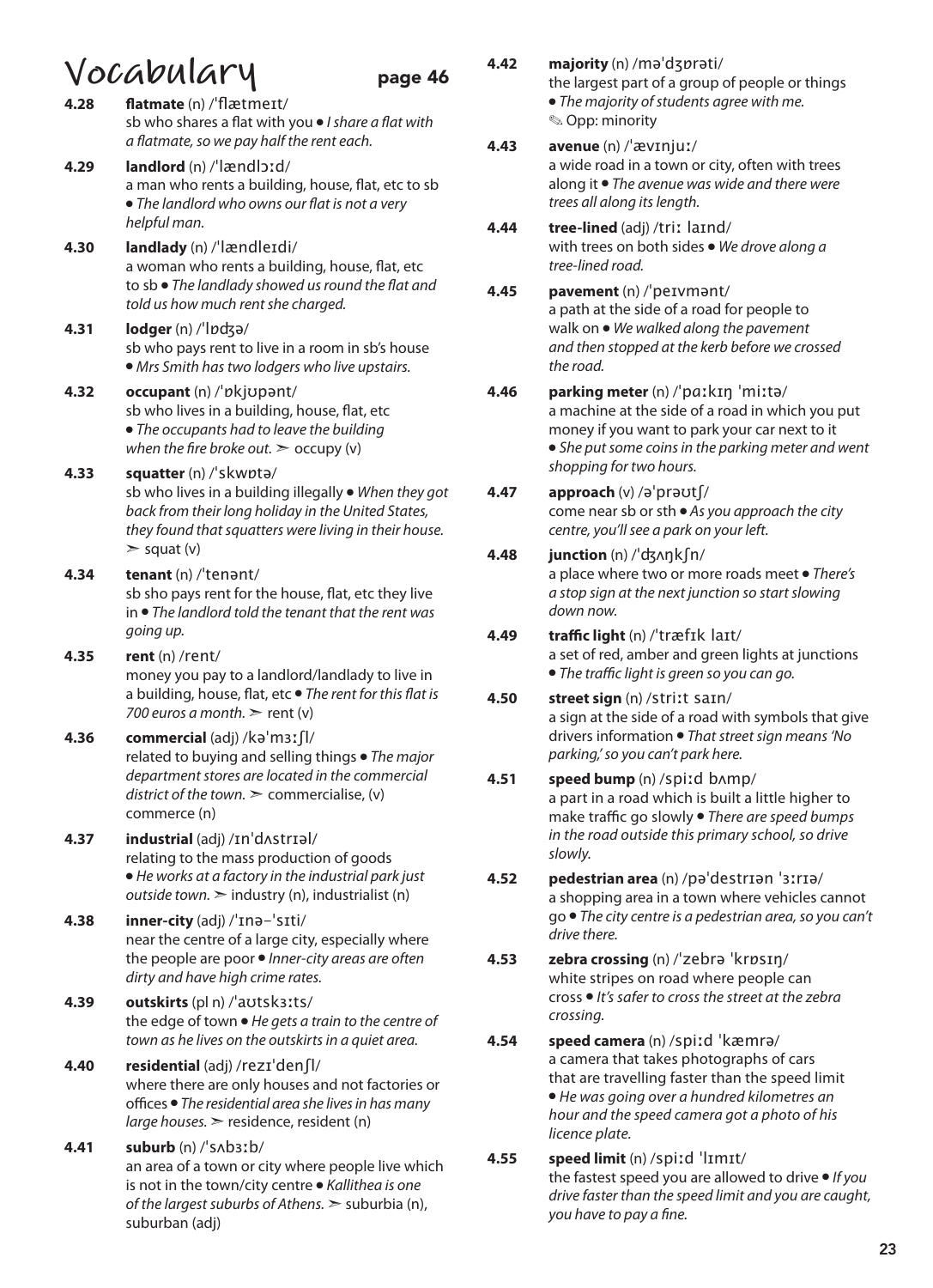### **Grammar** page 47

- **4.56 roof** (n) /ruːf/ the structure that covers or forms the top of a building ● *Dad set up a new TV aerial on the roof.*
- **4.57 move out** (phr v) /muːv aʊt/ leave the place you live in ● *Her parents felt sad when she moved out to live in her own flat.*
- **4.58 ladder** (n) /ˈlædə(r)/ a thing that you climb up when you want to reach a high place ● *He climbed up the ladder and got in through the window.*
- **4.59 estate agent** (n) /ɪˈsteɪt ˈeɪdʒənt/ a person whose job is to sell houses and land ● *The estate agent showed us the house.*
- **4.60 town hall** (n) /taʊn hɔːl/ a public building used for a town's local government ● *I got a copy of my birth certificate at the town hall.*
- **4.61 collapse** (v) /kəˈlæps/ fall down suddenly ● *The old house collapsed in the earthquake.*

### **Listening** page 48

- **4.62 dweller** (n) /ˈdwelə/ sb who lives in a particular place ● *Few city dwellers have a garden.* ➣ dwell (v)
- **4.63 citizen** (n) /ˈsɪtɪzən/ a legal inhabitant of a country ● *After living in Canada for over ten years, James decided to become a citizen so that he could vote.*  $\geq$  citizenship (n)
- **4.64 constant** (adj) /ˈkɒnstənt/ continual ● *The constant noise in this flat is awful, it's even noisy at night!* ➣ constantly (adv)
- **4.65 level** (n) /ˈlevl/ amount ● *There was a high level of anticipation in the stadium as the fans waited for the band to arrive.*
- **4.66 rural** (adj) /ˈrʊərəl/ in or of the countryside ● *She lives on a farm in the heart of rural England.*
- **4.67 regulate** (v) /ˈregjuːleɪt/ control ● *She takes medicine to regulate her blood pressure.* ➣ regulation (n)
- **4.68 on a regular basis** (expr) /ɒn ə ˈreɡjələ(r) ˈbeɪsɪs/ often or at the same time each day, week, etc ● *We meet on a regular basis.*
- **4.69 town planner** (n) /taʊn ˈplænə/ sb who studies the way towns work so that roads, houses, services etc can be provided effectively ● *This pedestrian shopping area was designed by a town planner.* ➣ town planning (n)
- **4.70 coast** (n) /kəʊst/ land next to the sea ● *It's often windy here on the coast as nothing protects us from the sea.*   $\geq$  coastal (adj)
- **4.71 inland** (adj) /ˈɪnlənd/ far from the coast ● *People prefer to spend their summer holidays on the coast rather than in inland*   $areas.$   $\ge$  inland (n)
- **4.72 home town** (n) /həʊm taʊn/ the town where you were born and grew up ● *He has a Welsh accent because his home town is Cardiff.*
- **4.73 mainly** (adv) /ˈmeɪnli/ mostly; more than anything else ● *The club is popular with local residents, mainly teenagers.*
- **4.74 claim** (v) /kleɪm/ say sth is true ● *Mum claims to be descended from royalty, but I don't think she is.* ➣ claim (n)

### **4.75 salary** (n) /ˈsæləri/

- money that you are paid every month by the organisation or person you work for ● *His salary has gone down and now he can't pay the rent.*
- **4.76 low** (adj) /ˈləʊ/ below the usual or expected standard ● *Students with low marks had to do the exam again.* ✎ Opp: high
- **4.77 standard of living** (n) /stændəd əv ˈlɪvɪŋ/ the type of life a person has according to the amount of money they have ● *The family's standard of living has dropped since both parents lost their jobs.*
- **4.78 on the rise** (expr) /ɒn ðə raɪz/ If sth is on the rise, it is increasing. ● *Police say that crime is on the rise.*
- **4.79 quality** (n) /ˈkwɒləti/ how good or bad sth is ● *The quality of her work is amazing.*
- **4.80 operate** (v) /ˈɒpəreɪt/ work ● *The machine was not operating properly.*   $\geq$  operation, operator (n)
- **4.81 mood swing** (n) /muːd swɪŋ/ change in how you feel ● *Shelly has mood swings, so one minute she's happy and the next she's furious.*
- **4.82 mental health** (n) /ˈmentl helθ/ the condition of your mind ● *Her son suffered from mental health problems.*
- **4.83 health-care worker** (n) /helθ-keə ˈwɜːkə/ sb whose job is to look after sick people ● *A health-care worker visits Grandma once a day to help her take her medicine.*

## Speaking page 49

- **4.84 I couldn't agree more.** (expr) /ˈaɪ ˈkʊdnt əˈɡriː mɔː/ used to show that you agree with sb completely ● *'We should wait.' 'I couldn't agree more.'*
- **4.85 entirely** (adv) /ɪnˈtaɪəli/ completely ● *I entirely agree with you.*
- **4.86 up to a point** (expr) /ʌp tu ə pɔɪnt/ to some degree but not completely ● *Yes, that's true, but only up to a point.*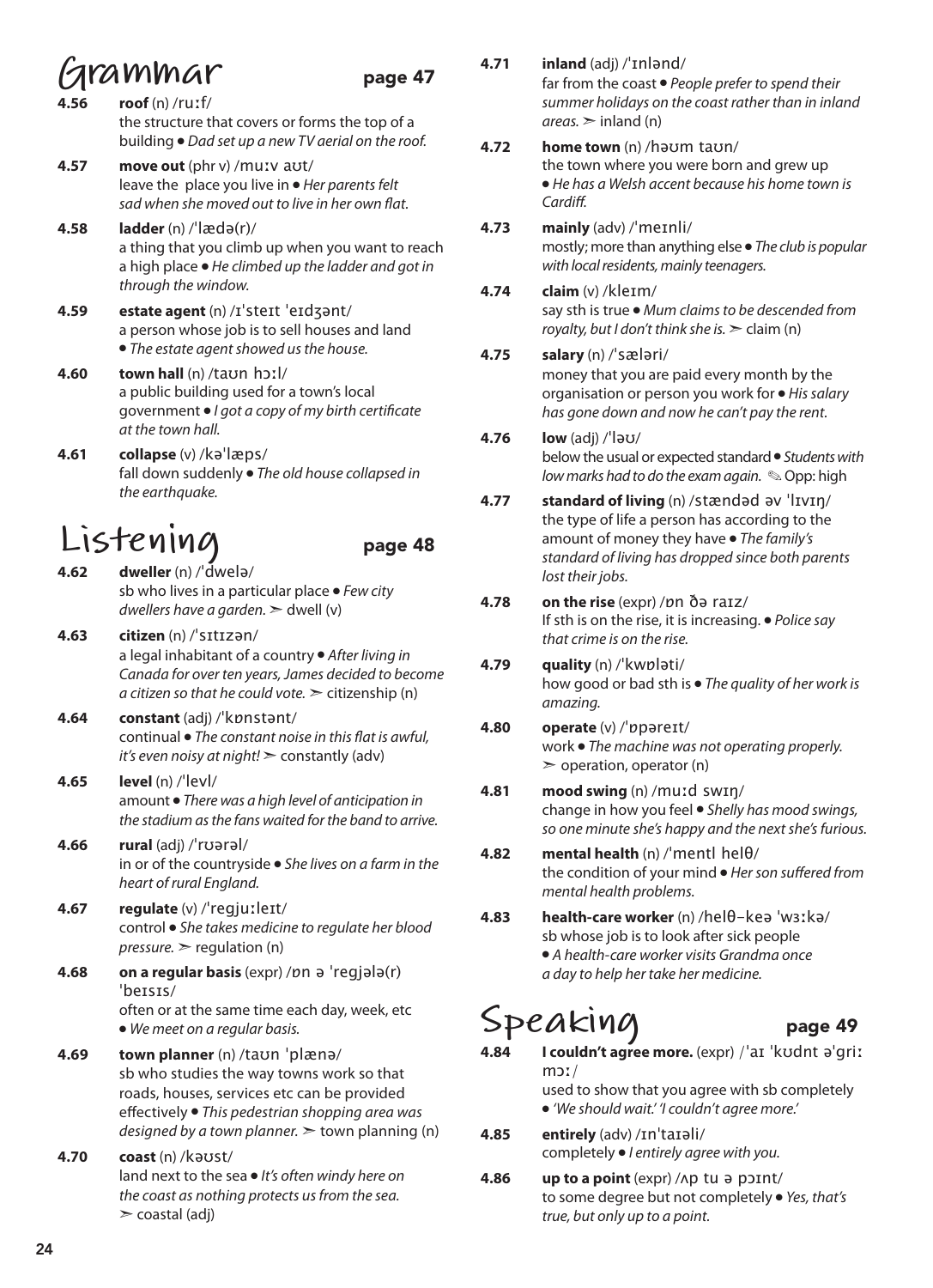**4.87 convinced** (adj) /kənˈvɪnst/ completely sure that sth is true ● *I was convinced that she was right.*  $\geq$  convince (v)

### **Grammar** page 50

- 
- **4.88 accommodation** (n) /əˌkɒməˈdeɪʃn/ a place to stay or live ● *Finding cheap accommodation in London won't be easy.*
- **4. 89 laboratory** (n) /ləˈbɒrətri/ a special room where scientists work ● *Do they do tests on animals in these laboratories?*
- **4.90 carton** (n) /ˈkɑːtən/ a cardboard container ● *You can buy a carton of orange juice at a kiosk if you get thirsty.*
- **4.91 loaf** (n) /ləʊf/ bread that has been baked in one piece ● *Can I have a loaf of bread, please?*
- **4.92 distinctive** (adj) /dɪsˈtɪŋktɪv/ easily recognisable ● *Santorini has very distinctive black sand on its beaches.*
- **4.93 estimate** (v) /ˈestɪmeɪt/ try to judge the size, cost etc of sth, without calculating it exactly ● *It is estimated that there are around 1,000 homeless people living on the streets of this city.*  $\ge$  estimate (n), estimation (n)
- **4.94 abandoned** (adj) /əˈbændənd/ no longer used by the people who own it ● *There are squatters living in that abandoned building.* ➣ abandon (v)
- **4.95 crumbling** (adj) /ˈkrʌmblɪŋ/ with pieces falling off ● *The building looked terrible because of the crumbling walls inside and out.*  $\triangleright$  crumble (v)
- **4.96 board up** (phr v) /bɔːd ʌp/ cover one or more windows or doors of a house with long flat pieces of wood ● *They boarded up the door so no one could open it.*
- **4.97 come to life** (expr) /kʌm tə laɪf/ become exciting, interesting or full of activity ● *The party came to life again when they arrived.*
- **4.98 canvas** (n) /ˈkænvəs/ a material or place you can paint on ● *The wall was a canvas for graffiti artists.*
- **4.99 brighten up** (phr v) /ˈbraɪtn ʌp/ make sth more pleasant or enjoyable ● *The pink curtains brightened up the room.*
- **4.100 charm** (n) /tʃɑːm/ sth that makes people like a person or place ● *The town still has its traditional charm.*   $\geq$  charm (v), charming (adj)

# USC YOUY ENGliSh page 51

**4.101 hang out** (phr v) /hæŋ aʊt/ spend time with others socially ● *She hangs out with her friends at the local café.*

- **4.102 move into** (phr v) /muːv ˈɪntuː/ start living in a place ● *He has just moved into a larger flat so he has much more space for his stuff.*
- **4.103 settle down** (phr v) /ˈsetl daʊn/ start living a fixed and routine life ● *'At last you are getting married and settling down,' said Grandma.*
- **4.104 ghost town** (n) /gəʊst taʊn/ a town that used to have people in it, but now has very few or none ● *After the war, many places became ghost towns because the residents had been killed.*
- **4.105 talk of the town** (expr) /tɔːk əv ðə taʊn/ sth or sb everyone is talking about ● *John is the talk of the town in his new Mercedes; everybody is admiring it.*
- **4.106 a night on the town** (expr) /ə naɪt ɒn ðə taʊn/ a fun night out ● *Janice had a night on the town with her friends to celebrate her birthday.*
- **4.107 paint the town red** (expr) /peɪnt ðə taʊn red/ go out and have a great time at night ● *We always paint the town red at New Year.*

### **4.108 town hall** (n) /taʊn hɔːl/ a public building used for a town's local government ● *I got a copy of my birth certificate at the town hall.*

- **4.109 pushing and shoving** (expr) /ˈpʊʃɪŋ ənd ˈʃʌvɪŋ/ when people push each other to get sth ● *There was a lot of pushing and shoving on the first day of the sales.*
- **4.110 anxiety** (n) /æŋˈzaɪəti/ a feeling of worry ● *Try to control any anxiety you feel before exams.* ➣ anxious (adj)
- **4.111 density** (n) /ˈdensɪti/ how full sth is ● *The population density of major cities is high.* ➣ dense (adj)
- **4.112 square kilometre** (n) /skweə(r) ˈkɪləmiːtə(r) / the area equal to a square that is one kilometre on each side ● *The island is four square kilometres in size.*
- **4.113 peace and quiet** (expr) /piːs ən ˈkwaɪət/ calm ● *She went on holiday to a remote island to get some peace and quiet.*
- **4.114 thrive** (v) /ˈθraɪv/ grow; do well ● *Jack thrives on city life and loves the noise and crowds.*  $\geq$  thriving (adj)
- **4.115 life (in the) fast lane** (expr) /laɪf ɪn ðə fɑːst leɪn/ an exciting, busy way of life that successful people usually have ● *As a successful businesswoman, she's living life in the fast lane.*
- **4.116 take advantage (of)** (expr) /teɪk ədˈvɑːntɪdʒ (əv)/ make good use of sth ● *You should take advantage of these special prices.*
- **4.117 come across** (phr v) /kʌm əˈkrɒs/ meet or find sb or sth by chance ● *I've never come across such a horrible person before!*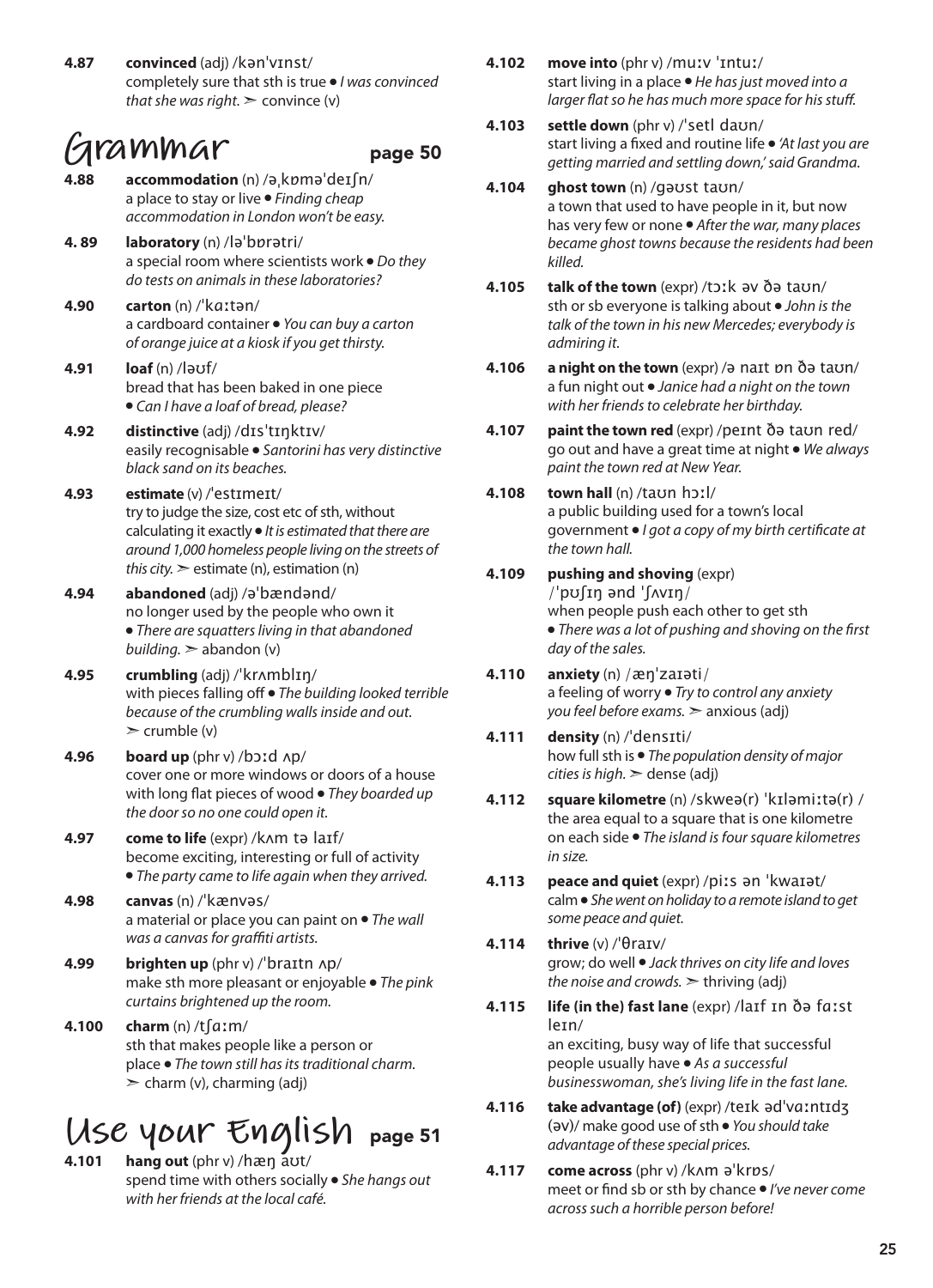- **4.118 private** (adj) /ˈpraɪvət/ for one person or group of people only and not for public use ● *The hotel had its own private beach.*
- **4.119 individual (adj)** /ˌɪndɪˈvɪdʒuəl/ for only one person or thing ● *All our students get the individual attention they need.*
- **4.120 expansion** (n) /ɪkˈspænʃn/ when sth increases in size, amount, etc ● *They are discussing the expansion of their business.*   $\geq$  expand (v)
- **4.121 solid** (adj) /ˈsɒlɪd/ hard, not in the form of a liquid or gas ● *When water freezes, it becomes solid.*
- **4.122 cement** (n) /sɪˈment/ a powder that is mixed with sand and water to make concrete ● *The workmen mixed the cement and then covered our yard with concrete.*

### People and housing

flatmate landlord landlady lodger occupant squatter

tenant resident

# **Writing: an**

- $\alpha$ rticle pages 52–53 **4.123 construction** (n) /kənˈstrʌkʃn/ the process of building ● *The construction of a new motorway can take years.* ➣ construct (v)  $\mathcal{L}$  NB: under construction = being built
- **4.124 challenge** (n) /ˈʧælənʤ/ sth that tests strength, skill or ability ● *Your first job will be a challenge because it is difficult.* ➣ challenge (v), challenging (adj)
- **4.125 publish** (v) /pʌblɪʃ/to print sth in a newspaper, magazine or book, etc ● *Ken's story was published in the school magazine.* ➣ publisher
- **4.126 function** (v) /ˈfʌnkʃn/ work; operate ● *This cooker functions with gas.*   $\triangleright$  function (n)
- **4.127 electricity** (n) /ɪlekˈtrɪsəti/ power that is carried by wires and is used to provide light and heat and to make machines work ● *Turn off the TV to save electricity.*   $\geq$  electric (adj)
- **4.128 petrol** (n) /ˈpetrəl/ fuel used to power vehicles ● *My old car ran on petrol but my new one is electric.*
- **4.129 fossil fuel** (n) /ˈfɒsl ˈfjuːl/ a substance like coal or oil that was formed underground millions of years ago and is used to create energy ● *We are dependent on fossil fuels to provide power for our modern lifestyles.*
- **4.130 run out** (phr v) /rʌn aʊt/ finish; have nothing left ● *We have run out of cement, so let's make some more.*
- **4.131 come to a halt** (expr) /kʌm tu ə hɔːlt/ stop ● *The car came to a halt outside our front door.*
- **4.132 cease** (v) /siːs/ stop ● *Unless we start using sustainable energy, our way of life will cease to exist as we run out of power.*
- **4.133 invest (in)** (v) /ɪnˈvest (ɪn)/ put money, effort or time into sth to make a profit or gain an advantage ● *This company invests in people and rewards hard-working employees.* ➣ investment (n)
- **4.134 alternative energy** (n) /ɔːlˈtɜːnətɪv ˈenəʤi/ a different source of energy from fossil fuel ● *Solar power is an alternative energy which companies can invest in here.*

### Phrasal verbs

| board up    | hang out  | settle down |
|-------------|-----------|-------------|
| brighten up | move into | run out     |
| come across | move out  |             |

### **4.135 essential** (adj) /ɪˈsenʃl/

completely necessary ● *Experience is essential for this job.* 

### **Video: Urban Art** page 54

- **4.136 dimension** (n) /daɪˈmenʃn/ particular aspect ● Shrek *gave film animation a whole new dimension because the humour appealed to adults.*
- **4.137 admire** (v) /ədˈmaɪə/ respect and like sb or sth ● *The painting she admires the most is Da Vinci's Mona Lisa.*  $\geq$  admirable (adj), admiration, admirer (n)

#### **4.138 appreciate** (v) /əˈpriːʃɪeɪt/ understand how good sb or sth is ● *I appreciate all your help. I couldn't have done everything by myself.*  $\geq$  appreciation (n), appreciative (adj)

### **4.139 setting** (n) /ˈsetɪŋ/ the place where sth is or where sth happens ● *That big room was the perfect setting for our show.*

- **4.140 fundamentally** (adv) /fʌndəˈmentəli/ used when you are talking about the most important thing about sb or sth ● *Fundamentally, he is a nice person, but he doesn't make friends easily.*
- **4.141 exploration** (n) /ˌekspləˈreɪʃn/ looking for and finding sth new ● *One of the greatest achievements of space exploration was the moon landing of 1969.* ► explore (v), explorer (n)

### **4.142 generation** (n) /dʒenəˈreɪʃn/ all the people who were born at about the same time ● *The younger generation are not interested in politics.*

**4.143 innovative** (adj) /ˈɪnəvətɪv/ clever and new ● *There are some innovative machines in this shop.*  $\geq$  innovate (v), innovation (n)